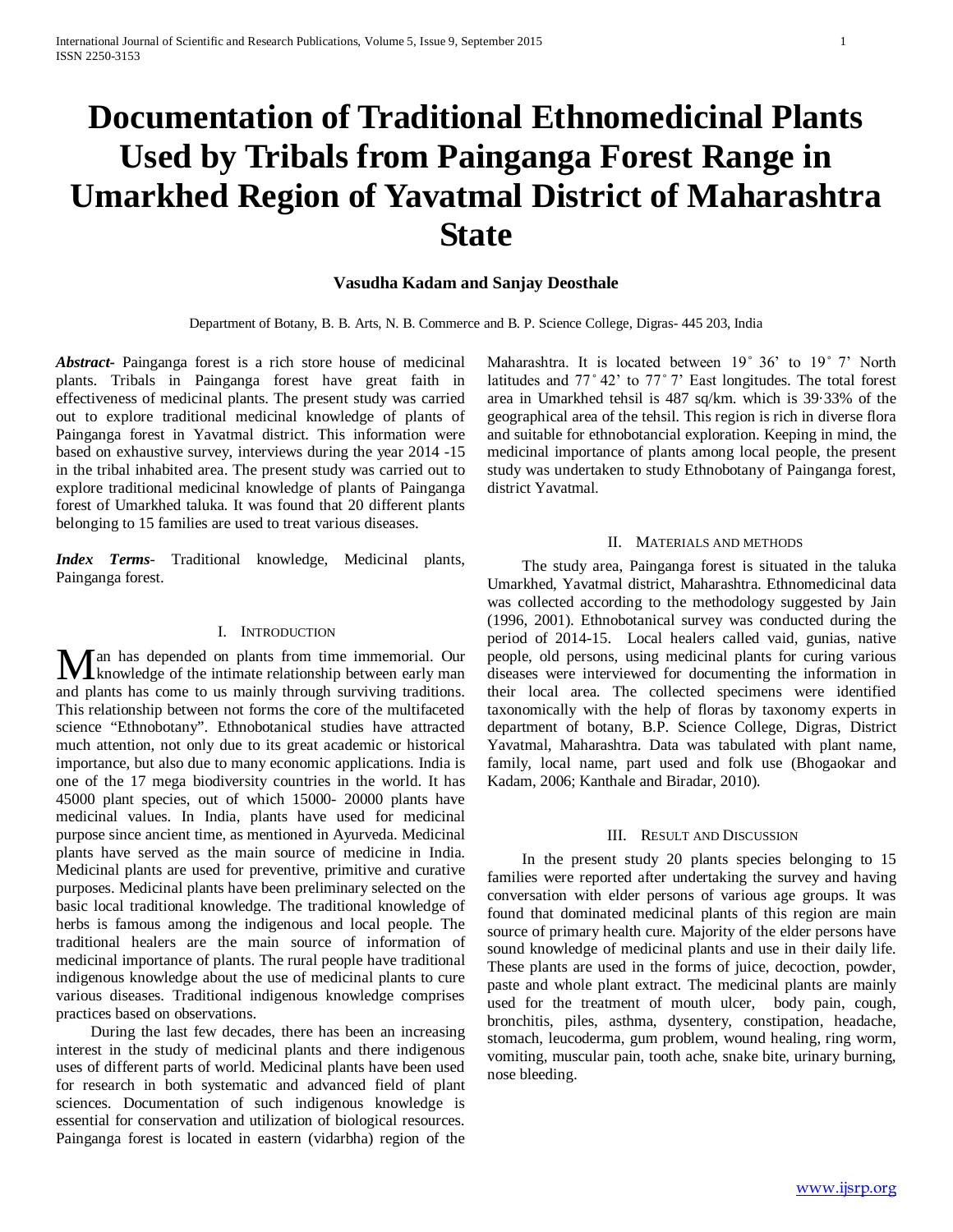#### IV. CONCLUSION

 The present study shows that Painganga forest region is rich with valuable medicinal flora & people are enriched with folk traditional knowledge about these plants. Though this knowledge is passing orally from one generation to another but it has not been documented yet. So documentation of this knowledge is necessary for safeguarding this valuable information for the well being of future generation the present study will provide new incentive to the traditional system of healthcare and also will be helpful for researcher and pharmaceutical industries to find out the other use of plants which would be helpful to modern healthcare system.

| Table 1: Systematic enumeration of plants used as ethnomedicine by tribals of Paingaiga region of Umarkhed, Yavatmal |  |
|----------------------------------------------------------------------------------------------------------------------|--|
| district                                                                                                             |  |

| S.N.            | <b>Botanical Name</b>        | <b>Vernacular Name</b> | Family          | <b>Plant Part of Use</b> |
|-----------------|------------------------------|------------------------|-----------------|--------------------------|
| $\mathbf{1}$    |                              |                        |                 | Leaf and seed            |
|                 | Annona squamosa (L)          | Sitaphal               | Annonaceae      |                          |
| $\overline{2}$  | Capparis grandis (L)         | Pachunda               | Capparaceae     | Leaf, fruit              |
| $\overline{3}$  | Casearia tomentosa (Roxb)    | Chila                  | Flacourtiaceae  | Root bark                |
| $\overline{4}$  | Bombax ceiba (L)             | Katesawar              | Bombacaceae     | Root                     |
| 5               | Ceiba pentandract (L)        | Pandhari sewar         | Bombacaceae     | Root bark, flower        |
| 6               | Alianthus excelsa (roxb)     | Maharuk                | Simaroubaceae   | Whole plant              |
| $\overline{7}$  | Schleichera oleosa (Lour)    | Lac tree               | Sapindaceae     | <b>Bark</b>              |
| $\overline{8}$  | Buchnania lanzan (Spreng)    | Char                   | Anacardiaceae   | Whole plant              |
| 9               | Butea monosperma (lamk)      | Palas                  | Fabaceae        | Root bark, flower        |
| $\overline{10}$ | Ougenia oojeinensis (Roxb)   | <b>Tiwas</b>           | Fabaceae        | <b>Bark</b>              |
| 11              | Bauhinia racemosa (Lam)      | Apta                   | Caesalpiniaceae | Root, bark               |
| $\overline{12}$ | Albizia lebbeck (L)          | <b>Siris</b>           | Mimosaceae      | Whole plant              |
| $\overline{13}$ | Pithecellobium dulce (Roxb)  | Firangi chinch         | Mimosaceae      | Bark, leaf, fruit        |
| 14              | Terminalia elliptica (Roxb)  | Ain                    | Combretaceae    | <b>Bark</b>              |
| $\overline{15}$ | Gardenia resinifera (Roth)   | Dikamali               | Rubiaceae       | Gum from stem            |
| 16              | Ixora parviflora (Vahl)      | Lonkhand               | Rubiaceae       | Bark, root, fruit, wood  |
| $\overline{17}$ | Diospyros melanocylon (Roxb) | Tembhurne              | Ebenaceae       | Bark, fruit, flower      |
| 18              | Carissa carandus (L)         | Karvanda               | Apocynaceae     | Root, leaves, fruit      |
| 19              | Cordial ghataf (frosk) lamk  | Gondani                | Ehretiaceae     | Leaf                     |
| 20              | $Gmelina$ arborea (L)        | Chiman sag             | Verbenaceae     | Seeds                    |

#### **REFERENCES**

- [1] Bhogankar, P. Y. and Kadam, V. N 2006. Ethnopharmacolegy of Banjara tribe of Umarkhed taluka, district Yavatmal, Maharashtra for a reproductive disorder. Indian Journal of Traditional Knowledge. 5: 336- 341.
- [2] Kanthale, P. and Biradar, S 2010. Some herbal remedies used by the tribals of Mahur range forest of Nanded district, Maharashtra. Bionano frontier, 3: 123-125.
- [3] Jain, S. K. 1964. The role of botanist in folklore research. Folklore, 5(4): 145-150.
- [4] Jain, S. K. 2001. Ethnobotany in modern India. Phytomorphology Trends in Plant Science 39-54.

#### AUTHORS

**First Author** – MISS. VASUDHA KADAM\* (RESEARCH STUDENT), DEPARTMENT OF BOTANY, B. B. ARTS, N. B. COMMERCE AND B. P. SCIENCE COLLEGE, DIGRAS- 445 203, INDIA. Email- parth16des@rediffmail.com **Second Author** – MISS. VASUDHA KADAM\* (RESEARCH STUDENT), DEPARTMENT OF BOTANY, B. B. ARTS, N. B. COMMERCE AND B. P. SCIENCE COLLEGE, DIGRAS- 445 203, INDIA. Email- parth16des@rediffmail.com **Third Author** – MISS. VASUDHA KADAM\* (RESEARCH STUDENT), DEPARTMENT OF BOTANY, B. B. ARTS, N. B.